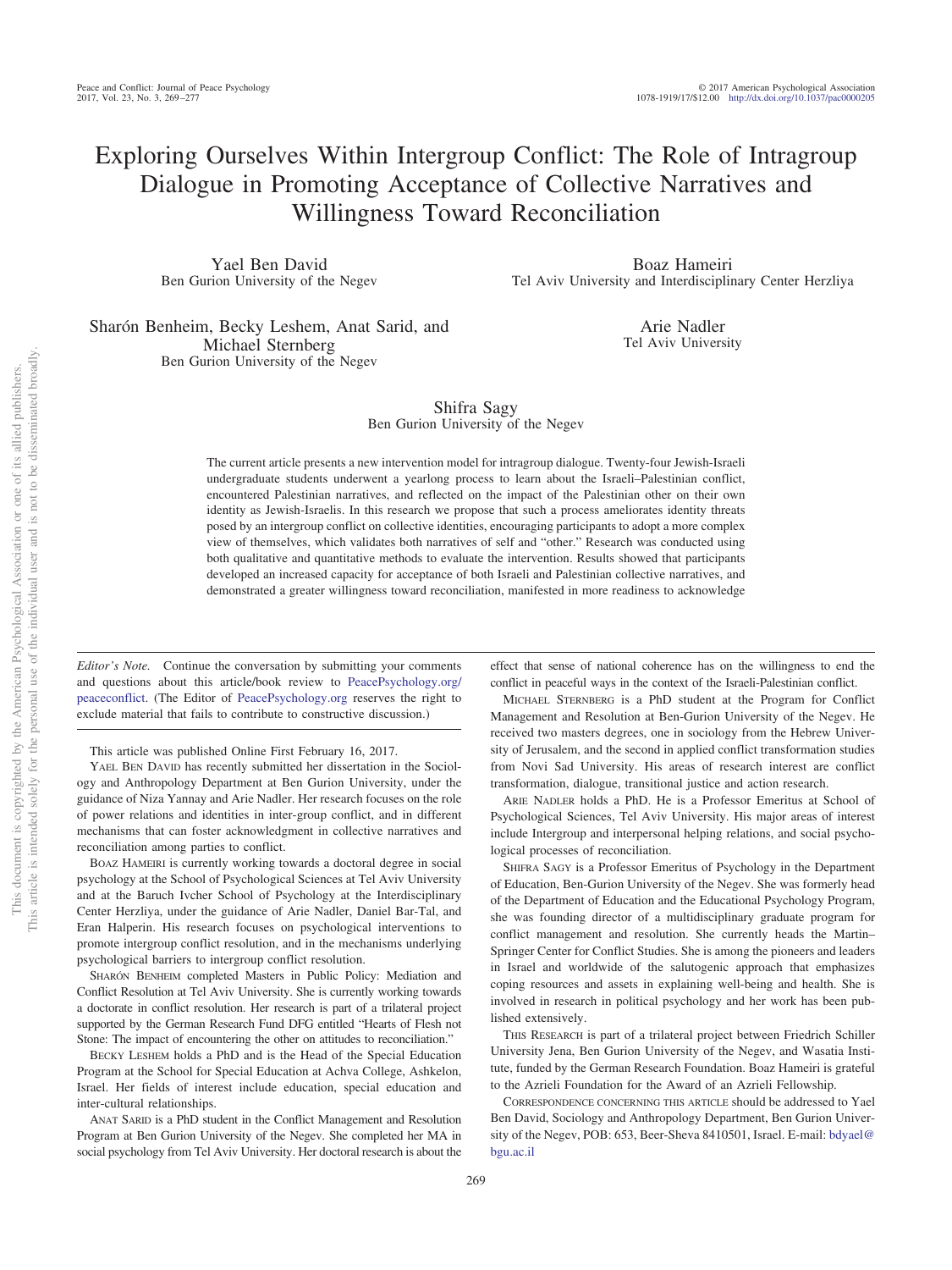#### 270 BEN DAVID ET AL.

responsibility and apologize for past transgressions. Discussion is dedicated to the added value of this model, specifically in relation to intergroup contact approaches to dialogue.

*Keywords:* intragroup dialogue, collective narratives, collective identity, reconciliation, Israeli– Palestinian conflict

Contemporary history has taught us that the most intense and intractable conflicts are between identity groups that share common living space and are subject to the same political structures [\(Bar-Tal, 2013\)](#page-7-0). The intractability of such conflicts is partly rooted in the adversaries' construction of collective identities, which leads each side to view the others' existence as a threat to its own existence [\(Kelman, 1999\)](#page-7-1), resulting in mutual negation and delegitimization of the other side's collective narrative [\(Bar-Tal &](#page-7-2) [Hammack, 2012\)](#page-7-2).

In order to address these challenges, social scientists developed psychological interventions, with intergroup contact, based on the classic contact hypothesis [\(Allport, 1954\)](#page-7-3), receiving widest application and scholarly attention [\(Al Ramiah & Hewstone, 2013;](#page-7-4) [Pettigrew & Tropp, 2006\)](#page-8-0). Within the Israeli–Palestinian context, many dialogue initiatives inspired by contact theory attempted to cope with mutual delegitimization of collective narratives among Israelis and Palestinians. Usually this was done by initiating intergroup encounters focusing on the relationship between the sides as the focal point of the intervention (e.g., [Halabi & Sonnenschein,](#page-7-5) [2004;](#page-7-5) [Hirsch & Bar-On, 2007\)](#page-7-6). Studies that evaluated the effect of such interventions on Israeli-Jews found that it led to greater acceptance of the Palestinian other by Israelis (e.g., [Maoz & Ellis,](#page-7-7) [2008\)](#page-7-7), but simultaneously threatened the core elements of their own identity [\(Ron & Maoz, 2013\)](#page-8-1).

In the current study, we present a new intragroup approach to dialogue. According to our approach, intragroup dialogue has potential value in managing threats posed to collective identities, and in shifting how the other is perceived. During a yearlong process, we piloted a model of intervention in which Israeli-Jewish students encountered Palestinian collective narratives while exploring specific threats posed to their own collective identity. Our approach of intragroup dialogue demonstrates how creating a space for reflection can help group members to better handle potential tensions provoked in subsequent cross-group engagement, and to prepare them to future encounter with Palestinian collective narratives.

# **Collective Narratives and Their Role in the Israeli–Palestinian Conflict**

Collective narratives play a major role in perpetuating conflicts, as groups tend to negate and deny opponent groups' narrative while emphasizing and justifying their own narrative [\(Bar-Tal,](#page-7-8) [Oren, & Nets-Zehngut, 2014\)](#page-7-8). Within the Israeli–Palestinian conflict, collective narratives are a central element in the intractability of the conflict because of the unique characteristics of the opposing narratives emerging from the events of the war of 1948 [\(Dajani](#page-7-9) [Daoudi & Barakat, 2013\)](#page-7-9). In these events, the winning of the Independence War for the new Israeli state brought about the Nakba, the disaster/catastrophe of the Palestinian people, many of whom had to leave their houses or were evacuated and became refugees. Within the Jewish-Israeli society, the mainstream narrative emphasizes the right of the Jewish people to the land of Palestine/Israel, ignoring and rejecting the Palestinian narrative (see [Bar-Tal et al., 2014\)](#page-7-8).

Although the denial of the other's narrative perpetuates the conflict, the opposite is also true: acknowledgment of the other's narrative is linked to progress toward peace. [Sagy, Adwan, and](#page-8-2) [Kaplan \(2002\)](#page-8-2) found that Israeli youth who perceived the narratives of the other as legitimate had a positive view of future relations between Israelis and Palestinians, suggesting that acknowledging the opponent's collective narrative could be key to building positive relations between two sides.

Indeed, many reconciliation-aimed intergroup encounters and coexistence programs were developed based on this principle (e.g., [Nevo, Salomon, & Brem, 2002\)](#page-8-3), with many of these initiatives based on intergroup contact (e.g., [Hammack, 2009\)](#page-7-10). However, not enough research has been dedicated to examining the impact of these encounters on participants' perceptions of their own collective narratives, and to the possible challenges inherent in acknowledging the narratives of the other on groups' own narratives and sense of legitimacy [\(Sagy, Steinberg, & Fahiraladin, 1999\)](#page-8-4). A recent study that aimed to assess such impact on Israeli-Jews described the intergroup encounter as a destabilizing experience, which provoked conflict with significant aspects of the participants' own identities [\(Ron & Maoz, 2013\)](#page-8-1).

# **The Role of Identity in Accepting the Other's Collective Narrative**

The difficulty in acknowledging the narrative of the other is deeply rooted in the construction of collective identities in conflict. [Kelman \(1999\),](#page-7-1) for example, stressed that within conflicts, the other's very existence is a threat to one's own positive identity. In order to accept the other as legitimate, parties in conflict have to liberate themselves from self-validation dependent on the negation of the other. [Shnabel and Nadler \(2008\)](#page-8-5) suggest particular identity threats to parties in conflict that result from their role as victims or perpetrators. Specifically, experiencing one's group as victim poses a threat to one's need for power and control, while experiencing one's group as perpetrator poses a threat to group members' need for belonging, for they fear being viewed by the world as morally deficient and being excluded from the larger moral community. Following this logic, acknowledgment of the Palestinian narrative by Jewish-Israelis would imply that Jewish-Israelis committed injustice, which would endanger their self-perception as a moral and just people. As previous research indicates, the threat to the sense of morality could lead perpetrators to morally disengage themselves from dubious acts committed by their group [\(Bandura,](#page-7-11) [1999\)](#page-7-11) and/or to lack of empathy for the suffering they caused [\(Halpern & Weinstein, 2004\)](#page-7-12). However, research suggests that when identity threats are addressed, the process may lead to an increased acknowledgment of past wrongdoings (e.g., Čehajić-[Clancy, Effron, Halperin, Liberman, & Ross, 2011\)](#page-7-13) and to greater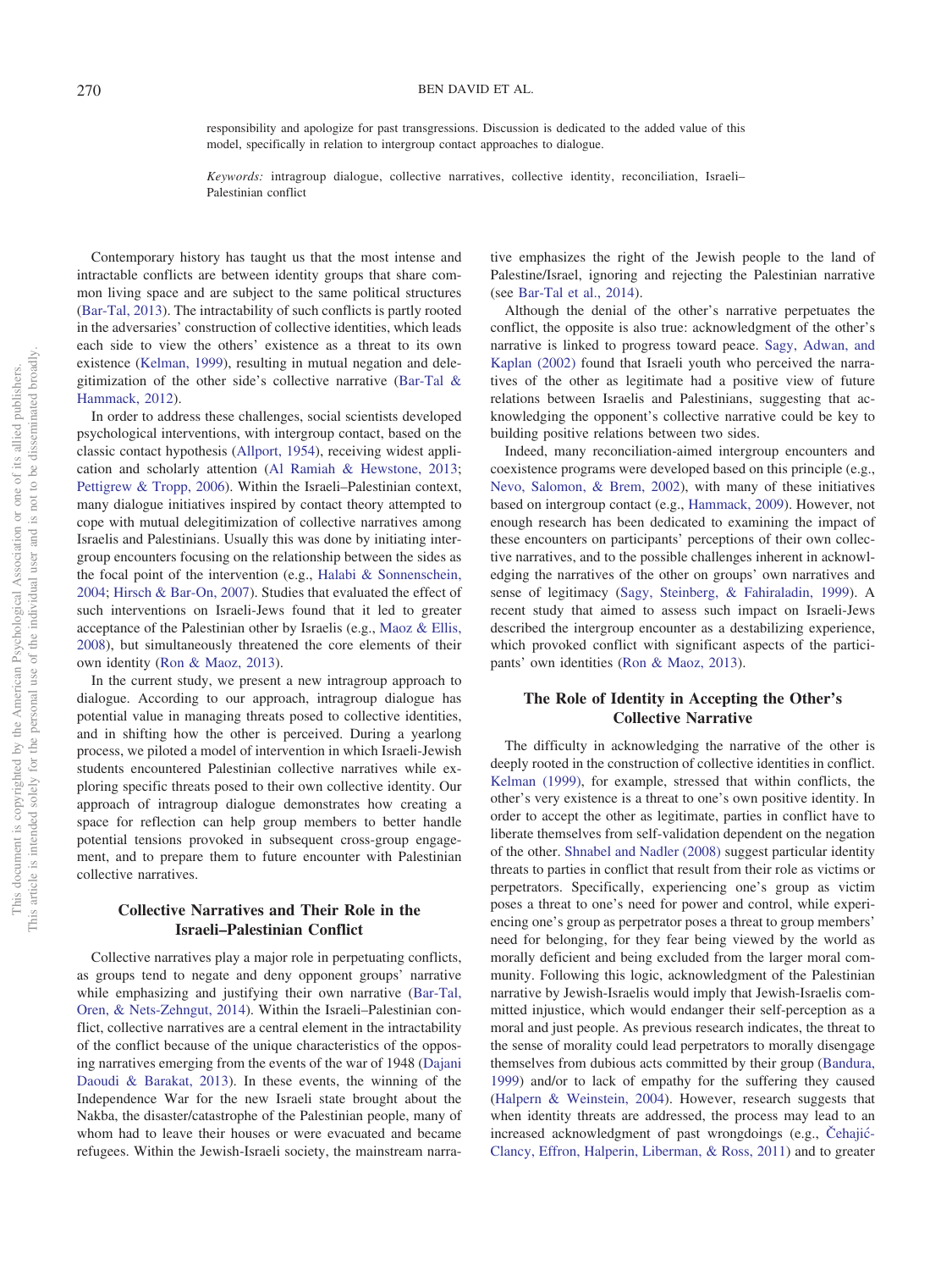willingness toward reconciliation with the other [\(Nadler & Livi](#page-7-14)[atan, 2006;](#page-7-14) [Shnabel & Nadler, 2008\)](#page-8-5).

Following this approach, in order to create an impactful encounter with the other's narrative, interventions should address the ways identities are constructed in conflicts as well as the threats posed to participants' identities by acknowledging the other's collective narratives. We argue that an intragroup setting can provide a safe space in which group members can freely observe the similarities with—and differences between—themselves and the other. They can also explore the implications of knowledge or feelings about the other on their own identities without negotiating immediately or directly with the other. An intragroup process allows group members to gain greater awareness of the intergroup conflict, reflecting on their own role in it and encouraging a more complex view of the collective self.

## **Models of Intragroup Dialogue**

According to our approach, an intragroup dialogue is an internal process of dialogue among in-group members (in our case, Israeli-Jews), which addresses their conflicted relationship with the outgroup (i.e., Palestinians). Despite the potential value of intragroup processes in promoting changes in the intergroup level, this has been an understudied topic, especially in the context of communal and ethnic conflicts [\(Rothman, 2014\)](#page-8-6). Indeed, previous attempts to initiate dialogue in the context of the Israeli–Palestinian conflict concentrated mainly on encounters between Jews and Palestinians (either citizens of Israel or those from the West Bank). Although most of these encounters were accompanied by intragroup sessions (e.g., [Halabi & Sonnenschein, 2004\)](#page-7-5), they were part of the main intergroup process, which was considered the focus of the intervention—a meeting of fairly equal numbers of participants from each group.

Attempts to discuss intergroup conflict in an intragroup setting are mainly found in the field of peace education (e.g., [Ford, 2012;](#page-7-15) [Salomon, 2006\)](#page-8-7) and in recent intragroup dialogue initiatives [\(Rosenak, Isaacs, & Leshem-Zinger, 2014;](#page-8-8) [Rothman, 2014\)](#page-8-6). In Israel, traditional peace education developed mainly in high schools [\(Salomon, 2006\)](#page-8-7) or academic educational programs (e.g., [Ford, 2012;](#page-7-15) [Rothman, 2012\)](#page-8-9). In-group members learned about different aspects of conflicts while reflectively observing the implications of this content on themselves. Research on various peace education programs in regions of intractable conflict yielded positive results in the form of changed stereotypes (e.g., in Israel, see [Maoz, 2000;](#page-7-16) and in Northern Ireland, see [Smith, 1999\)](#page-8-10), the ability to assume the adversary's point of view [\(Lustig, 2003\)](#page-7-17), and in changing attitudes and perceptions (for reviews, see [Burns &](#page-7-18) [Aspeslagh, 1996;](#page-7-18) [Seitz, 2004\)](#page-8-11). However, it is not known whether such programs really make change in the core of groups' collective narratives or only affect peripheral attitudes and beliefs [\(Salomon,](#page-8-7) [2006\)](#page-8-7).

The few recent initiatives, rare in the field of conflict resolution, have put forward interventions that are based on intragroup dialogue as a reflective process. In such dialogue programs, in-group members explore their multiple identities and possible ways to resolve the conflict on the intergroup level. [Rothman \(2014\)](#page-8-6) argues that an intragroup dialogue can foster complex thinking about the other by first fostering it within the in-group. In his work with Israeli students, he suggests a process in which participants meet

within their own ethnic or communal group and explore their different perspectives over the political and social future, specifically regarding the relations with Palestinians. Similarly, in their innovative program for highly influential leaders of conflicting camps inside Israeli society, [Rosenak et al. \(2014\)](#page-8-8) carried on long-term dialogue processes about the cultural and political conflict inside Israel and its implications for Middle East peace.

#### **The Present Intervention**

In the present research, we contribute to the new field of intragroup work, proposing an intervention model of identitybased dialogue that tackles the identity barriers of in-group members as a result of conflict. We create a meaningful encounter with collective narratives while taking into account potential identity threats imposed on participants' collective identity. In order to create a safe space for reflection on identity threats, both course setting and facilitation encouraged reflexivity and complex thinking. We suggest that an intragroup dialogue should be a distinct process and preparatory phase for an intergroup encounter.

## **Course Settings**

In our intervention, we combined two elements used in previous intragroup dialogue work: learning about the nature of conflicts, and reflective exploration of participant's emotions and thoughts provoked by the topics. We divided the intervention into two stages of work, the first held in 12 weekly meetings at Ben-Gurion University over the course of one academic semester. Each session was an hour and a half long. The learning process included various guest lecturers on topics including intergroup conflicts, collective identities and narratives, social power relations, and reconciliation. These lectures were followed by sessions of profound discussions and reflections and writing reflective journals.

The second stage consisted of encounters with Palestinians during two day-trips (7 to 8 hr long) to Nakba sites with historical relevance in the Palestinian narrative, and to daily difficulties Palestinians face as a result of the ongoing conflict (such as passing through checkpoints daily). The first trip was to the Israeli towns of Ramle and  $Lod$ ,<sup>1</sup> and the second to East Jerusalem. Following the assumption that self-disclosure fosters complex perceptions of the other [\(Hirsch & Bar-On, 2007\)](#page-7-6) and reduces prejudice [\(Turner, Hewstone, & Voci, 2007\)](#page-8-12), the group met in the field with several Palestinians who shared their personal stories followed by an open discussion. We held in-group processing sessions before and after each day-trip. Following the work of [Rothman \(2014\),](#page-8-6) we assumed that the intragroup sessions that were conducted in the first stage would promote complex thinking about collective identities (their own and the others') and prepare for identity threats arising from intergroup encounters of the second stage.

### **Course Facilitation**

The course was cofacilitated by the first and sixth authors of this article. In facilitating the meetings, our main task was to encourage

<sup>&</sup>lt;sup>1</sup> Ramle and Lod are two Palestinian towns that were conquered during the 1948 war and are now Israeli towns. Most of their residents were evacuated or killed during the war.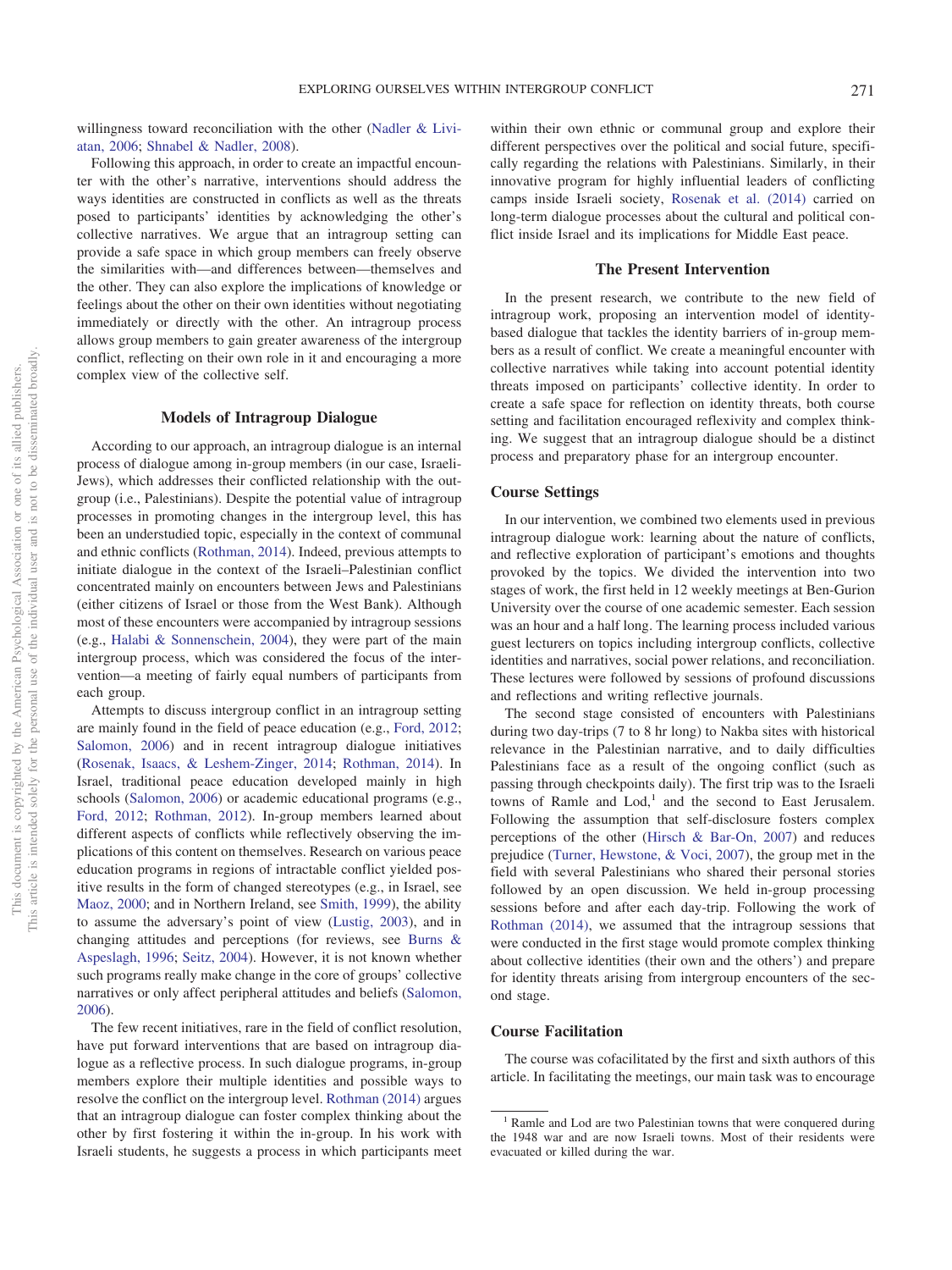critical thinking about the participants' role in the conflict. Therefore, each processing session started with an open invitation to share thoughts, feelings, associations, and insights of participants in response to new knowledge or encounters. We encouraged diverse voices within the group as we explored similarities and differences in attitudes and feelings participants had regarding the issues discussed. Finally, we invited participants to explore the interrelatedness between their thoughts and feelings as provoked by different experiences, and their own involvement in power mechanisms in the Israeli society. This was mainly done in relation to their identity as Jewish-Israelis, but also in regard to their other social identities (e.g., gender, ethnicity, religiosity).

## **Research Hypothesis**

This intervention was expected to ameliorate the identity threats to participants' collective identities and to encourage perceptions of both identities (self and Palestinian other) as legitimate. This was expected to result in viewing both their own and the other's collective narratives as valid. We also expected this process to lead to greater efforts toward reconciliation, an increased empathy for the other, and more willingness to acknowledge and apologize for transgressions of the Israeli side (see: Čehajić-[Clancy et al., 2011;](#page-7-13) [Nadler & Liviatan, 2006;](#page-7-14) [Shnabel & Nadler,](#page-8-5) [2008\)](#page-8-5).

#### **Method**

We conducted our intervention with a group of 24 (17 women;  $M_{\text{age}} = 25.29$  years,  $SD_{\text{age}} = 1.16$ ) Israeli-Jewish undergraduates from the Department of Education at Ben-Gurion University, who participated in a yearlong seminar. All participants were selfselected and voluntarily participated in the course after being briefed on the process. In order to conduct a comprehensive evaluation, we combined both quantitative and qualitative research to evaluate the process and outcomes of the intervention.

#### **Qualitative Data Collection and Analysis**

All meetings and tours were recorded and later transcribed. Process evaluation was based on theme analysis of the observation and transcription of the groups' meeting sessions [\(Stake, 2013\)](#page-8-13).

## **Quantitative Data Collection and Analysis**

Quantitative evaluation of the course was based on a questionnaire administered through an online platform (Qualtrics) during the first 2 weeks of the academic year (Time 1), and again following the two day-trips during spring semester (Time 2).

## **Measures**

**Perceptions of collective narratives.** The acknowledgment of self and other in the collective narratives was assessed using the Perceptions of Collective Narratives Questionnaire [\(Sagy et al.,](#page-8-2) [2002\)](#page-8-2). The questionnaire addressed seven issues related to the Israeli–Palestinian conflict: the Holocaust, the 1948 war, the 1948 Palestinian refugees, the assassination of Israeli Prime Minister Yitzhak Rabin, Israeli settlements in the West Bank, the separation wall, and hatred taught in schools. Items were presented in dyads. Participants were presented first with an item representing the dominant Jewish-Israeli narrative (e.g., "Many Israelis view the Palestinian refugees from 1948 as victims of Arab Nations, who made a mistake by fleeing from their homes to escape during the war"), and then with an item representing the dominant Palestinian narrative (e.g., "Many Palestinians view the Palestinian refugees of 1948 as victims of the Zionist movement").

Each statement was followed by three items (on a scale ranging from  $1 = \text{very}$  *untrue* to  $5 = \text{very}$  *true*) assessing the extent to which the participants accept the self/other narrative on two aspects: cognitive (i.e., "the narrative is legitimate" and "I don't have enough knowledge regarding the narrative") and emotional (i.e., "I feel empathy toward the narrative"). Responses to each item were averaged across the seven issues, yielding 12 scales in total, six for each narrative (i.e., Palestinian and Israeli), with scores for before and after the intervention. The items assessing perceived knowledge were reverse coded, such that the higher the score the more participants perceived they possessed knowledge regarding the narrative. Cronbach's alpha ranged from .48 to .74 for the legitimacy measure, from .54 to .79 for the empathy measure, and from .80 to .89 for the knowledge measure. Although the measurement of collective narratives is a well-validated measure that yielded adequate reliabilities in previous studies within large samples (see, e.g., [Sagy, Ayalon, & Diab, 2011;](#page-8-14) [Srour, Sagy, Mana, & Mjally-](#page-8-15)[Knani, 2013\)](#page-8-15), in the current research, the reliabilities of some of the measurements were quite low. This could be because of the fact that we used a shorter version of the questionnaire. Moreover, it could be that the measurement is sensitive to the dynamic and fluctuant social and political reality of this conflict, which could result in high heterogeneity of the construct measured.

**Level of empathy.** Participants' level of empathy for the Palestinian other was assessed using a three-item scale referring to the extent to which (from  $1 = \text{completely}$  disagree to  $7 = \text{com-}$ *pletely agree*) participants felt empathy toward the Palestinian suffering (e.g., "I feel empathy toward the suffering of Palestinians living under occupation" (for a similar measure, see [Nadler &](#page-7-14) [Liviatan, 2006\)](#page-7-14). For the empathy scale, Cronbach's alpha ranged from .63 to .77.

**Willingness to apologize.** Participants' willingness to apologize over wrongdoings of the Israelis to the Palestinians was assessed by a single item referring to the extent to which participants were willing to apologize (from  $1 = \text{completely}$  *disagree* to  $7 = \text{completely agree}$ ) to the Palestinians for their suffering as a result of living as refugees under the military occupation.

#### **Results**

## **Process Evaluation**

**Qualitative criteria for process evaluation.** We identified two criteria representing progress in self-identity: (a) movement in the group discourse from a black-and-white view of self and other to a more complex view, which reflects both cognitive and emotional understanding of the self as well as the other; and (b) the extent to which participants were willing to acknowledge the implications of the Palestinian narratives on their identity, and to take responsibility for their own group's contribution to the continuation of the violence. In the following section, we present a description of the changes in the group throughout the different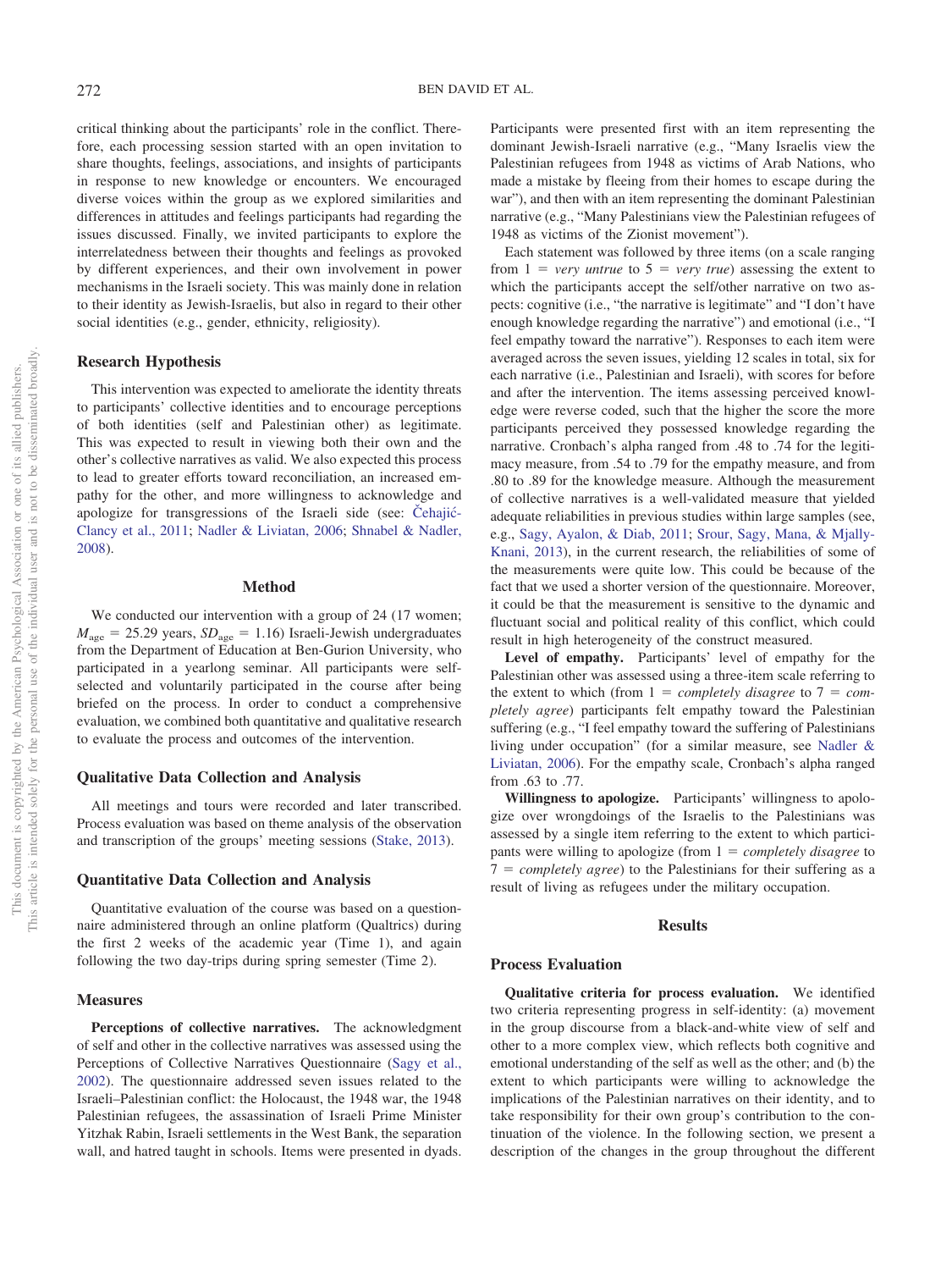phases of the process. Representative quotations from the meeting sessions are included.

**First semester: Lecture meetings and processing sessions.** At the outset, lectures were dedicated to exploring collective identities and intergroup processes during conflicts. The processing meetings that followed allowed participant to ask questions about the Palestinian other and to explore how learning about the other affected their own identities.

Most participants reported that they had not previously encountered Palestinians and did not know much about Palestinian narratives. The military service (compulsory for Jewish-Israelis) was the main context in which participants gained knowledge about the other. Friends and family members who served in the army were considered agents of knowledge. At this stage, participants raised concerns regarding the impact new knowledge would have on them, as one female participant stated, "When we talk about the (narratives of) the other—do we also talk about ours? Or just about those of the Palestinians?"

As the course progressed, participants were introduced to the subject of collective narratives and power relations between groups. Participants began addressing different kinds of collective narratives within Israeli society and how power relations between groups affect the construction of these narratives. For example, in one meeting, the group started to question the "Holocaust narrative" as one that was taken for granted, and observed how society silences other narratives (and therefore other groups) in Israeli society:

Female Participant 1: "In my opinion, our narrative is that we came to this land because we've been through a disaster in Europe."

Female Participant 2: "I agree with you. I did a course in which the narrative of the Holocaust was discussed and there was the question where is the narrative of the Mizrahi<sup>2</sup> population—and not just in the context of the Holocaust. Maybe here in this room we are dealing with the conflict in opposition to somebody else (the Palestinians) and it is stronger (than the internal conflict) so we are more united in this room."

Female participant 1: "But why does it contradict the collective narrative?"

Male participant: "Because it is not the narrative of the Holocaust. Culture can dictate what (people) remember more or less and that is how the conflict (between Ashkenazi and Mizrahi Jews) is being pushed aside (by the majority), just like they try to do with the Palestinians."

In this conversation, the group compared the silenced narratives of the Palestinians with those of the Mizrahi Jews within Israeli society. Understanding how this power dynamic manifests within Jewish-Israeli society (i.e., between Mizrahi and Ashkenazi Jews) facilitated the understanding of how power also operates in the intergroup context, between Jews and Palestinians. The intragroup discussion held in the context of the intergroup conflict allowed participants to understand the role of power hierarchies in silencing certain narratives while highlighting others.

Mid-semester, following a lecture by a Palestinian research colleague from East Jerusalem, the group began exploring the significance of directly encountering the other. In this discussion, participants used the insight they had gained from their exploration of the conflicts between specific groups within Israeli society as a frame of reference to negotiate proximity and distance regarding the Palestinian other:

Female participant: "I agree with you that it is very strange that the one who is more like me (Ultra-Orthodox Jews) scares me more... the Palestinian is distanced, doesn't say much about me and doesn't represent me."

Male participant: "I feel that especially in the encounter with the Palestinian lecturer it was very nice (for me) that he looks like my uncles. This made his identity something particularly close for me."

It seemed that the increasingly complex perception of the "us" (within the Israeli group) allowed participants to have a more nuanced understanding of conflict relationship, which overcome the traditional dichotomous construction (i.e., us and them) of collective identities.

At this point in the course, group discussion became more open and intimate, and the examination of similarity between "us" and the Palestinian "other" led to observations about the responsibility of both sides in acts of violence. The role of Israel as an occupying force was discussed first, mainly through the lens of participants who served—and some who still serve— in the army during reserve duty:

Male participant: "It is obvious to me that if I were on their side, I would be a member of the Hamas (noise in class, laughter). I'm sure I would be an extremist. We were also in our (military) organization. I think everybody here, or most of us, went to the army, and it isn't different from what they are doing."

Female participant (interrupts): "But they conduct terror attacks!!!"

Male participant (interrupts): "And what do we do?! We arrest them in the middle of the night! You know how many people (detainees) I took (out of their beds) in the nighttime??? I was taking him out of his bed and gave him to the Shabak (secret security service), and the Shabak . . . it could be that this person is ok . . . we do terrible things!"

By his expression of understanding toward the other's violent acts, the male participant is pointing at the similarity between the groups. Observing parallels with the other, the group opened a door to an open discussion on the Israeli contribution to the violent character of the conflict.

**Second semester: Day trips and processing sessions.** Following the day trips, participants struggled with emotional challenges provoked by encounters with the Palestinian narrative as it affected their own identity. Participants expressed feelings such as empathy toward the Palestinians, shame and guilt in the face of the wrongdoings done by their group, as well as fear of the consequences of this empathy on their positive perception of themselves. Participants were asking whether they could remain loyal to themselves as Israelis and also empathize with the other.

<sup>&</sup>lt;sup>2</sup> Mizrahi Jews are those from Arab countries who came to Israel mostly in the 1950s, following the establishment of the state. The Israeli state founders, who were mostly Ashkenazi Jews widely stereotyped Mizrahi Jews as inferior. Though highly integrated into Israeli society, discrimination against Mizrahi Jews is still common (for more details, see [Chetrit,](#page-7-19) [2010\)](#page-7-19).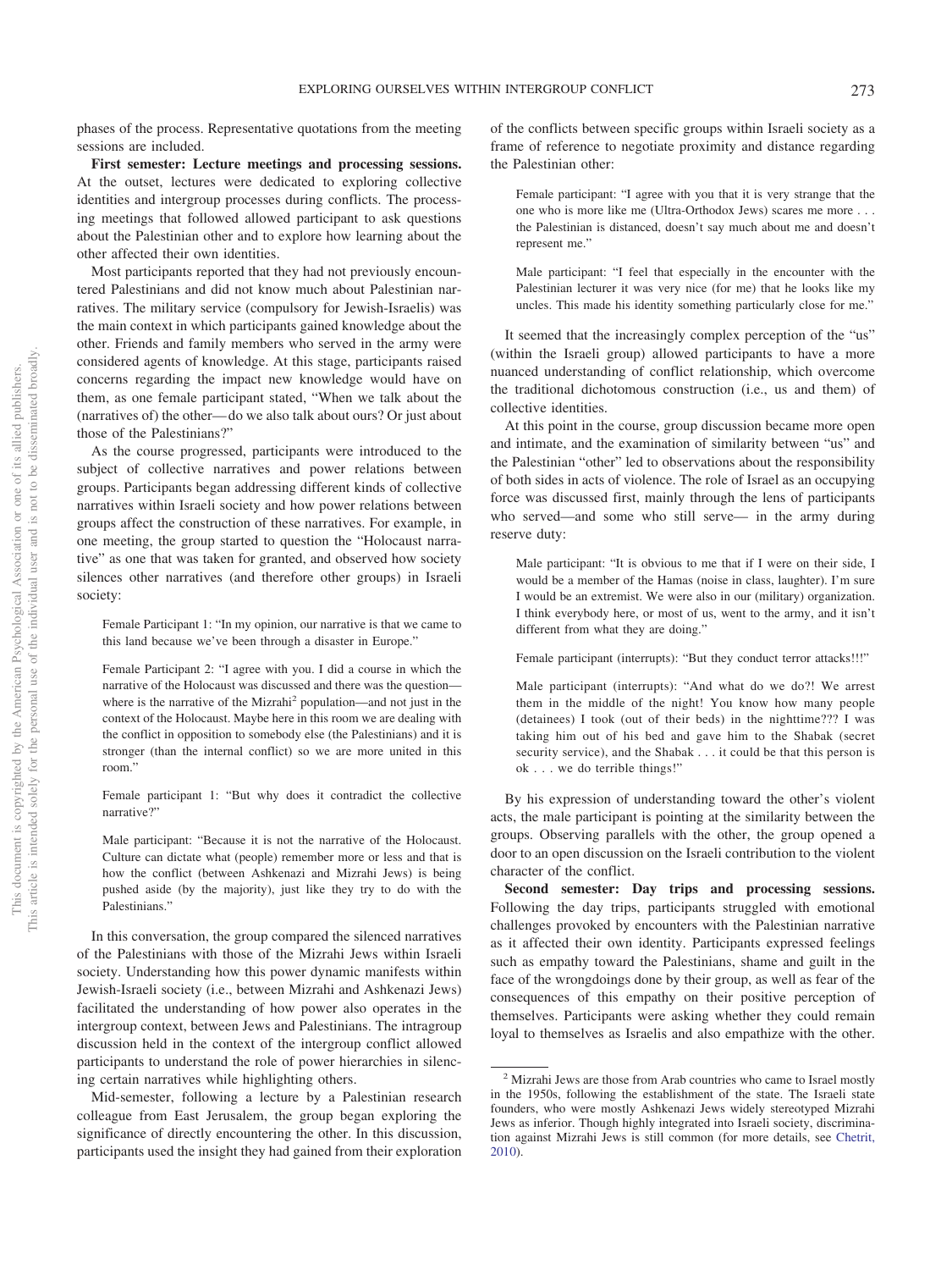The following conversation after the first tour demonstrates this point:

Female Participant 1: "When we saw the films about the Palmach,<sup>3</sup> I was thinking about my grandfather because recently we received his medals from the (1948) war and it isn't possible that my grandfather who I adore did such horrible things. All through the course I'm struggling with it and I don't want to know."

Female Participant 2: "I felt anger and sadness (during the tours); I felt like on 'Yom Hazikaron.'4 The anger was for both sides, and sadness for them."

Female Participant 3: "I felt that my emotions were changing throughout the tour. At the beginning I felt compassion (towards the Palestinians) and at the summary discussion at the end of the tour, I felt empathy towards my people...I agreed with him (the Palestinian guide) to some extent that without the Nakba the Israeli state could not be established—but on the other hand it really made me fear and be defensive...I didn't have a place for his feelings as well."

In this discussion, participants explored different ways in which they can construct their identity in light of new understandings raised by the tour. The group discussion allowed participants to express their ambivalence, moving back and forth between empathy toward the self and toward the other.

By the end of the course, participants struggled with questions of their personal responsibility, resulting from their new understandings of the conflict. Participants scrutinized their role in the conflict and considered their possible responsibility for the Palestinians' pain. Group discussions were highly fragmented and contained diverse voices on questions of responsibility, which also captured willingness for change in the conflict:

Male participant: "You see a certain reality and you have to deal with what you saw . . . and then I said, 'Hey, I'm not the only one who's responsible for this.'"

Female participant: "I think it's problematic to say that I'm one of the sides and not to take responsibility. Ok, I acknowledge that—but what is the next step?...I think that the fact that we have a refugee camp here in Israel—we should take responsibility for that. It is not valuable if we understand and acknowledge and don't do anything about it."

In this conversation, participants expressed various points of view regarding questions of responsibility, exploring to what degree individual responsibility and agency is a matter of significance. The discussion was highly fragmented and contained different opinions regarding this open question.

### **Summary**

The qualitative data indicate that the group's encounter with the other was filtered through a process of self-reflection. The group's growing acknowledgment of its internal complexities led participants to perceive the other as complex also, to observe similarities to and differences from the other, and to experience mixed feelings when faced with the other's collective narratives. Toward the end of the course, the conversations became more diverse and fragmented, hence enabling them to encompass multiple voices. Conversations went beyond debates about positions and explored the emotions of participants, which indicated a deeper process of dialogue [\(Steinberg & Bar-On, 2002\)](#page-8-16). In this sense, the qualitative

evaluation found that the intragroup process led participants to develop a deeper understanding of self and other. Moreover, the process led participants to explicitly acknowledge their role as Israelis in acts of violence, and to discuss questions of their responsibility for the violent character of the conflict, indicating constructive handling of identity threats.

## **Outcome Evaluation**

**Descriptive statistics.** First, we examined the means, standard deviations, and bivariate correlations for all dependent variables (see [Table 1\)](#page-6-0). The means indicated that our sample of self-selected students indeed expressed relatively high levels of empathy toward the Palestinians' suffering and willingness to apologize for transgressions committed by Israel. Furthermore, we found extremely high correlations between the items examining the levels of participants' knowledge with regards to the Palestinian and the Israeli narratives, in both times of measurement. Therefore, we combined these scales to one scale reflecting the general knowledge participants have regarding the narratives, measured before and after the intervention. Finally, examination of the normality of the measures using the Kolmogorov–Smirnov (K-S) goodness-of-fit test showed that all scales were normally distributed (all K-S  $zs < 1.15$ , ns).

In order to examine our hypotheses, we entered each pair of the dependent variables (i.e., pre- and postintervention) into a pairedsampled *t* test. When we analyzed the data using Bonferroni correction for multiple comparisons, the pattern of results remained identical, except for the analysis of the level of legitimacy toward the Palestinian narrative, which became marginally significant.

**Perceptions of collective narratives.** First, the intervention led to an increase in the general knowledge participants held regarding the Israeli and Palestinian narratives,  $t(23) = 3.09$ ,  $p =$ .005, Cohen's  $d = .54$ . More importantly, and as we hypothesized, following the intervention the participants showed more empathy,  $t(23) = 3.33, p = .003, \text{ Cohen's } d = .81, \text{ and gave more legiti$ macy,  $t(23) = 2.73$ ,  $p = .012$ , Cohen's  $d = .55$ , to the Palestinian narratives. Furthermore, the intervention led to similar patterns when we examined the participants' responses to the Israeli narratives. Specifically, the intervention led participants to show more empathy,  $t(23) = 2.97$ ,  $p = .007$ , Cohen's  $d = .51$ , and give more legitimacy,  $t(23) = 2.93$ ,  $p = .007$ , Cohen's  $d = .41$ , to the Israeli narratives.

**Level of empathy.** Although we found that in Time 1, participants expressed relatively high levels of empathy toward the Palestinians, the intervention still increased their willingness to show empathy toward the Palestinians and their suffering,  $t(23)$  = 4.38,  $p < .001$ , Cohen's  $d = .68$ .

**Willingness to apologize.** Finally, we found, as expected, that following the intervention the participants were more willing to apologize to the Palestinians for their suffering,  $t(23) = 4.76$ ,  $p <$ .001, Cohen's  $d = 1.19$ .

<sup>&</sup>lt;sup>3</sup> Palmach was the elite fighting force of the underground army of the Jewish community during the period of the British Mandate for Palestine. During the 1948 war, the Palmach was the leading force in the battles between the Jews and the Arab forces.<br><sup>4</sup> Day of Remembrance for the Fallen Soldiers of Israel.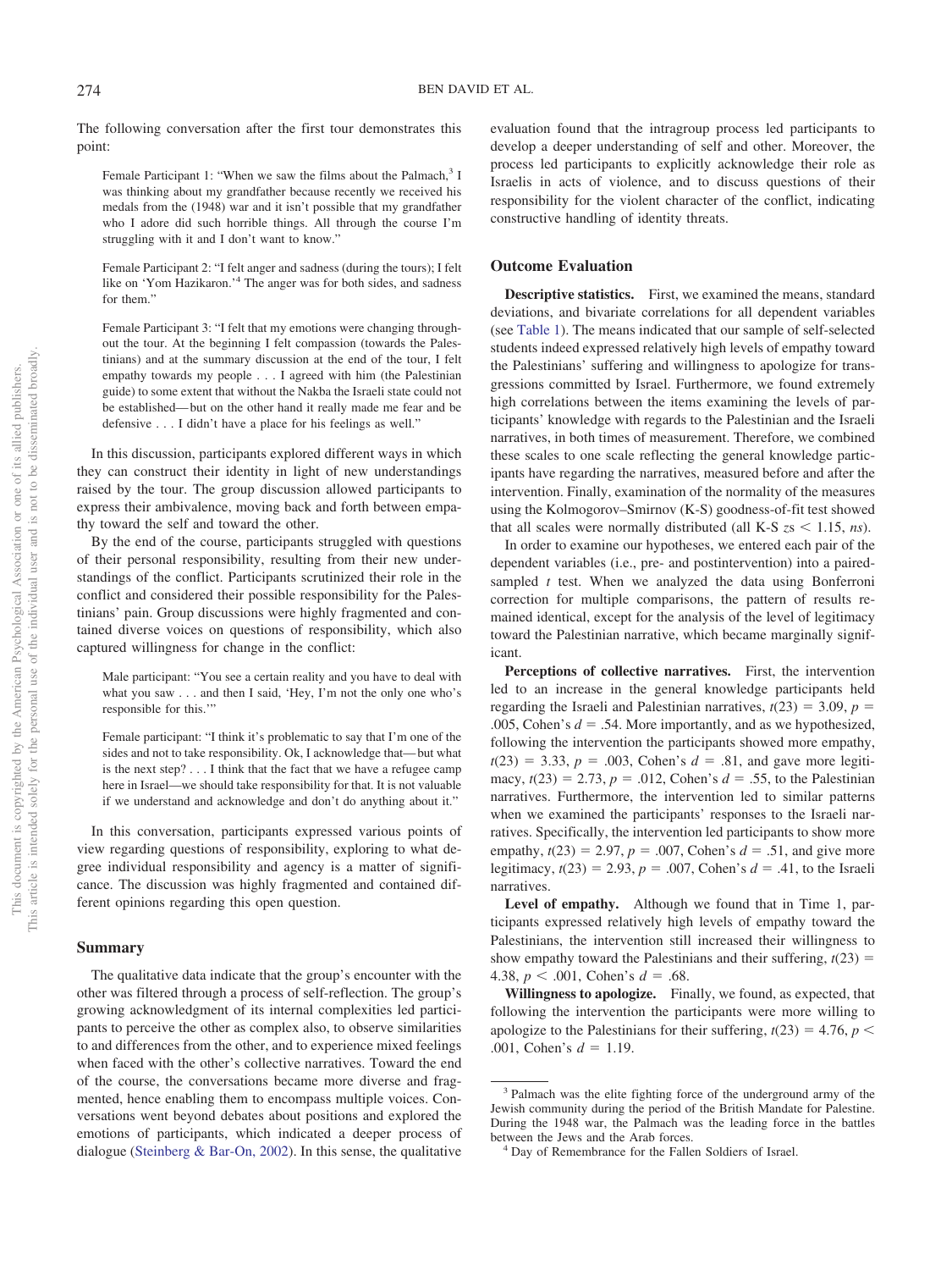<span id="page-6-0"></span>

| Table 1 |                                                                                    |  |  |  |
|---------|------------------------------------------------------------------------------------|--|--|--|
|         | Means, Standard Deviations, and Bivariate Correlations for All Dependent Variables |  |  |  |

| <b>Measures</b>                              |        | $\mathcal{D}_{\mathcal{L}}$ | 3      | 4      | 5        | 6        |          | 8      | 9        | 10     | 11       | 12        | 13        | 14   |
|----------------------------------------------|--------|-----------------------------|--------|--------|----------|----------|----------|--------|----------|--------|----------|-----------|-----------|------|
| $\boldsymbol{M}$                             | 3.50   | 3.77                        | 2.97   | 3.40   | 3.15     | 3.40     | 2.78     | 3.05   | 3.62     | 3.98   | 4.76     | 5.53      | 3.92 5.67 |      |
| SD                                           |        | .55                         | .45    | .59    | .57      | .65      | .54      | .49    | .71      | .61    | 1.21     | .86       | 1.67      | 1.20 |
| 1. Legitimacy of Palestinian narrative (T1)  |        |                             |        |        |          |          |          |        |          |        |          |           |           |      |
| 2. Legitimacy of Palestinian narrative (T2)  | $.51*$ |                             |        |        |          |          |          |        |          |        |          |           |           |      |
| 3. Empathy toward Palestinian narrative (T1) |        | $-.06$                      |        |        |          |          |          |        |          |        |          |           |           |      |
| 4. Empathy toward Palestinian narrative (T2) | .29    | $.56***$                    | .29    |        |          |          |          |        |          |        |          |           |           |      |
| 5. Legitimacy of Israeli narrative (T1)      |        | .40                         | .11    | .22    |          |          |          |        |          |        |          |           |           |      |
| 6. Legitimacy of Israeli narrative (T2)      | .36    | $.66***$                    | $-.02$ | .35    | $.77***$ |          |          |        |          |        |          |           |           |      |
| 7. Empathy toward Israeli narrative (T1)     | $-.12$ | .11                         | .38    | .24    | $.67***$ | $.43*$   |          |        |          |        |          |           |           |      |
| 8. Empathy toward Israeli narrative (T2)     | $-.06$ | .29                         | .23    | .24    | $.61***$ | $.72***$ | $.64***$ |        |          |        |          |           |           |      |
| 9. Knowledge regarding narratives (T1)       | .25    | .26                         | .14    | .22    | .20      | .04      | .08      | .05    |          |        |          |           |           |      |
| 10. Knowledge regarding narratives (T2)      | .02    | $.43*$                      | $-.10$ | .29    | .01      | .20      | .07      | .24    | $.63***$ |        |          |           |           |      |
| 11. Level of empathy (T1)                    | .14    | .10                         | .26    | $.42*$ | .10      | .18      | $-.03$   | $-.02$ | .13      | $-.05$ |          |           |           |      |
| 12. Level of empathy (T2)                    | .06    | .14                         | .28    | $.44*$ | $-.02$   | $-.05$   | .16      | $-.09$ | .17      | .07    | $.71***$ |           |           |      |
| 13. Willingness to apologize (T1)            | .37    | .25                         | .08    | .03    | .09      | .09      | $-.03$   | $-.04$ | .36      | .10    | $-.05$   | .06       |           |      |
| 14. Willingness to apologize (T2)            | .14    | .27                         | .10    | .20    | .19      | .03      | .20      | .13    | .10      | $-.02$ | .10      | $-.53***$ |           |      |

*Note.*  $T1 =$  Time 1;  $T2 =$  Time 2.

## **Summary**

Results indicate that participation in the course affected participants' accounting of their own narrative, as well as their understanding of the other's narrative. Moreover, all comparisons yielded consistent medium to large effect sizes, indicating a robust effect of the intervention on both cognitive and affective measured variables. In terms of our research goals, the increase in acceptance of both narratives indicates the development of complex perceptions rather than acceptance of the narrative of one group at the expense of the other. In addition, there was an increase in levels of empathy toward the Palestinians, as well as in the participants' willingness to apologize, thus indicating participants' growing capacity toward reconciliation.

### **Discussion**

This article summarizes the construction and testing of a new intervention of intragroup dialogue as a way to allow Jewish-Israelis to productively engage with Palestinian narratives, and to promote identity change by allowing them to encounter their own role living among an asymmetrical, intractable, and violent conflict. Both process and outcome evaluations indicate that the intragroup dialogue intervention led to a more complex view of the identities of the self and of the other. This growing complexity inspired not only increased empathy toward the Palestinian narratives but also a greater capacity to contain different voices of participants within the group. These outcomes are apparent in the quantitative data analysis as well: An increased acceptance of both narratives was demonstrated by the end of the course. The findings strongly support our hypothesis that an intragroup dialogue allows a more complex perception of self and other in a way that challenges the construction of identities in conflict [\(Kelman, 1999\)](#page-7-1).

In addition, our results indicate that the intragroup dialogue provided a safe space for dealing with the impact of the conflict on participants' collective identity, in a way that promotes willingness toward reconciliation. The qualitative inquiry revealed the growing sense of responsibility participants felt regarding their role in the

violent character of the conflict, and the data pointed to participants' increased willingness to apologize to and empathize with the Palestinians. Participants' growing capacity to face threats to their collective identity indicates that this process encouraged them to be more emotionally and morally engaged regarding their role in the conflict. In this sense, the transformation can also be described as a shift from being a passive bystander to ongoing violence toward being an active bystander, asking what they can do in face of violence [\(Staub, 2003\)](#page-8-17).

Past attempts to address the challenge of accepting the other in intergroup conflict were mainly focused on direct encounters between Israelis and Palestinians in intergroup settings, inspired by contact theory [\(Allport, 1954\)](#page-7-3). When conducted under optimal conditions (e.g., equal status between the groups, and institutional support of equality) there is no doubt intergroup contact has noteworthy value: reducing prejudice and improving relations and trust between parties in conflict [\(Al Ramiah & Hewstone, 2013;](#page-7-4) [Pettigrew & Tropp, 2006\)](#page-8-0).

Nonetheless, in the context of prolonged intergroup conflicts, an intergroup setting has potential limitations in adequately answering the challenges posed by the threat to collective identities (see, e.g., [Tropp, 2015\)](#page-8-18). Specifically, it focuses on the relationship between the two sides and therefore on the *reaction* of each side to the other. The intragroup dialogue model we present here suggests a process in which participants can *reflect on* their relationship with the other in a safe space among their own group, thereby allowing participants to address identity threats that are posed to their collective identity by the other. In doing so, participants can develop greater awareness of the conflict as well as an understanding of their role within it, which could prepare them for a later intergroup encounter.

Our research has some limitations. First, the current research was designed as an evaluation of a case study and not as experimental research. Therefore, we did not have a classic control group parallel to the study group. Nonetheless, our evaluation used two different methodological approaches in which the process as well as the outcomes were systematically evaluated. Future research

 $p < .05.$  \*\*  $p < .01.$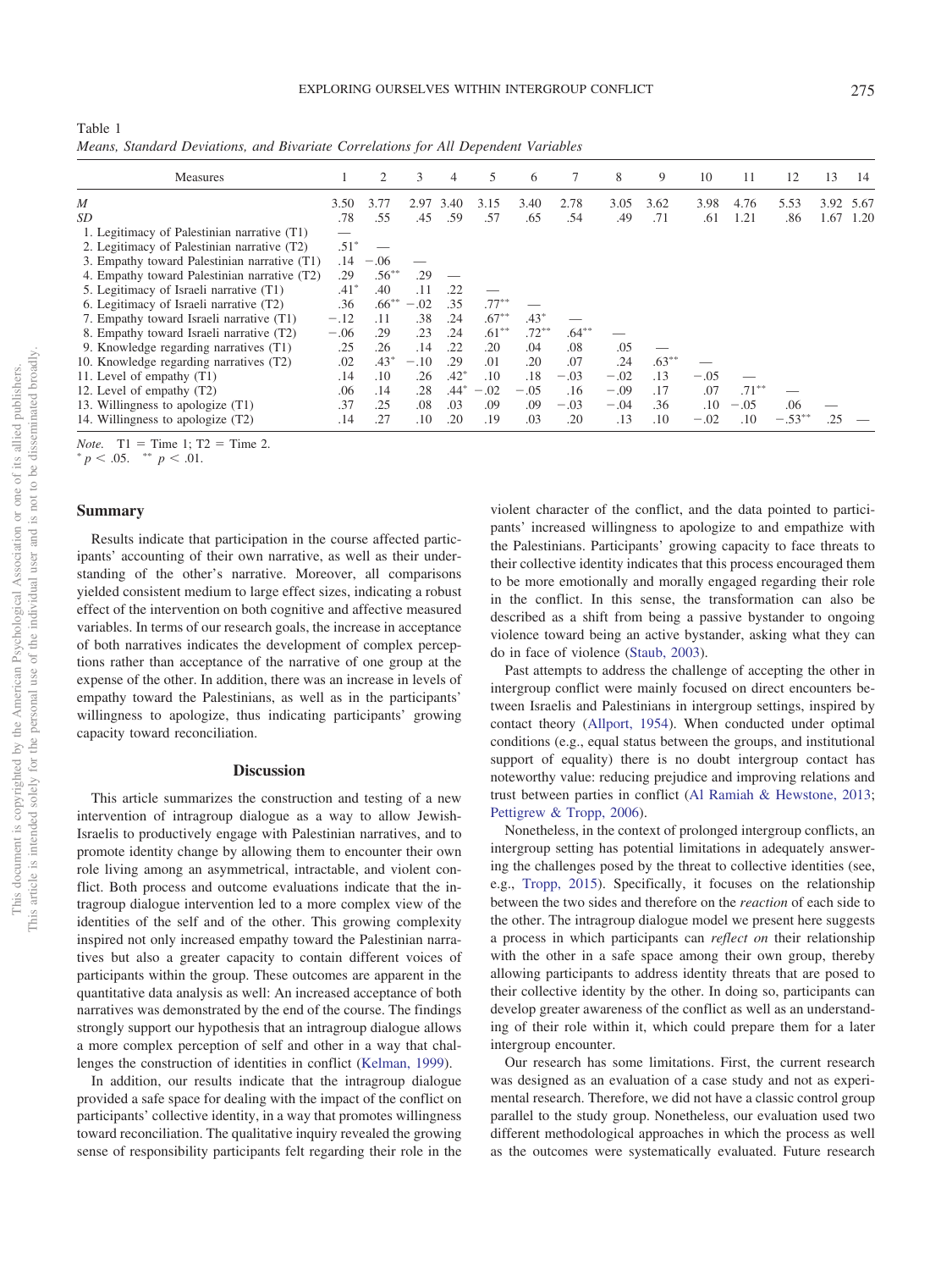should include a comparison between the suggested model of intragroup dialogue and the traditional models of intergroup dialogue, observing the particular benefits of each process.

Second, our intervention focused on a self-selected group of Jewish students whose levels of empathy toward Palestinians were quite high from the beginning. Despite this limitation, our qualitative inquiry revealed great diversity in the social and political attitudes of participants during group discussions, and our findings indicated that regardless of their background, all participants went through a meaningful process. Yet it is still unclear what affect our intervention would have on more right-wing participants or on more religious participants, and future research should incorporate these populations.

Third, our work concentrated only on one party of an intergroup conflict. It is important to also examine how Palestinian participants, as the disadvantaged group in the current conflict, would react to such intervention. In our view, the goal of intragroup processes is to encourage more responsibility taking and more complex perceptions of self and other among both sides of an intergroup conflict; however, it should take into account the particular identity threats on each side of the conflict [\(Shnabel &](#page-8-5) [Nadler, 2008\)](#page-8-5). Working with advantaged groups, one should focus on participants' awareness of their social power as members of the stronger group in an asymmetrical conflict, and on the threats this poses to their sense of morality. Working with disadvantaged groups (such as the Palestinians), one should focus on the rehabilitation of participants' sense of power, and on how they can be active agents in the conflict situation, not passive victims. We hope to better understand differences in intragroup processes among advantaged and disadvantaged populations in future research, and to examine the proposed model in other conflictual contexts to enhance its external validity.

## **Conclusion**

Our research reveals the potential impact of intergroup dialogue among Jewish-Israelis in promoting awareness of and responsibility for their role in the conflict. In times of ongoing violence when there is no action toward a political agreement on the national level, an intragroup process has a special importance. In such contexts, intergroup interventions can even become counterproductive, by providing indirect legitimization for the unjust status quo [\(Saguy & Kteily, 2014\)](#page-8-19). Alternatively, an intragroup process provides a way for privileged groups to understand the power of which they are often unaware [\(Ford, 2012;](#page-7-15) [Halabi & Sonnens](#page-7-5)[chein, 2004\)](#page-7-5), and to allow a space for reflection in which group members can face the negative aspects of their identity by taking responsibility for their role in the violent character of the conflict. We believe that this important yet overlooked field of intragroup dialogue should be further explored and observed, delineating the possible implications of similar interventions on individuals who live within the reality of conflict anywhere in the world.

#### **References**

- <span id="page-7-3"></span>Allport, G. W. (1954). *The nature of prejudice*. Cambridge, MA: Addison Wesley.
- <span id="page-7-4"></span>Al Ramiah, A., & Hewstone, M. (2013). Intergroup contact as a tool for reducing, resolving, and preventing intergroup conflict: Evidence, lim-

itations, and potential. *American Psychologist, 68,* 527–542. [http://dx](http://dx.doi.org/10.1037/a0032603) [.doi.org/10.1037/a0032603](http://dx.doi.org/10.1037/a0032603)

- <span id="page-7-11"></span>Bandura, A. (1999). Moral disengagement in the perpetration of inhumanities. *Personality and Social Psychology Review, 3,* 193–209. [http://dx](http://dx.doi.org/10.1207/s15327957pspr0303_3) [.doi.org/10.1207/s15327957pspr0303\\_3](http://dx.doi.org/10.1207/s15327957pspr0303_3)
- <span id="page-7-0"></span>Bar-Tal, D. (2013). *Intractable conflicts: Socio-psychological foundations and dynamics*. Cambridge, UK: Cambridge University Press. [http://dx](http://dx.doi.org/10.1017/CBO9781139025195) [.doi.org/10.1017/CBO9781139025195](http://dx.doi.org/10.1017/CBO9781139025195)
- <span id="page-7-2"></span>Bar-Tal, D., & Hammack, P. L. (2012). Conflict, delegitimization, and violence. In L. Tropp (Ed.), *The Oxford handbook of intergroup conflict* (pp. 29–52). Oxford, UK: Oxford University Press.
- <span id="page-7-8"></span>Bar-Tal, D., Oren, N., & Nets-Zehngut, R. (2014). Sociopsychological analysis of conflict-supporting narratives: A general framework. *Journal of Peace Research, 51,* 662–675. [http://dx.doi.org/10.1177/](http://dx.doi.org/10.1177/0022343314533984) [0022343314533984](http://dx.doi.org/10.1177/0022343314533984)
- <span id="page-7-18"></span>Burns, R. J., & Aspeslagh, R. (1996). *Three decades of peace education around the world: An anthology*. New York, NY: Garland.
- <span id="page-7-13"></span>Čehajić-Clancy, S., Effron, D. A., Halperin, E., Liberman, V., & Ross, L. D. (2011). Affirmation, acknowledgment of in-group responsibility, group-based guilt, and support for reparative measures. *Journal of Personality and Social Psychology, 101,* 256–270. [http://dx.doi.org/10](http://dx.doi.org/10.1037/a0023936) [.1037/a0023936](http://dx.doi.org/10.1037/a0023936)
- <span id="page-7-19"></span>Chetrit, S. S. (2010). *Intra-Jewish conflict in Israel: White Jews, black Jews*. London, UK: Routledge.
- <span id="page-7-9"></span>Dajani Daoudi, M. S., & Barakat, Z. M. (2013). Israelis and Palestinians: Contested narratives. *Israel Studies, 18,* 53–69. [http://dx.doi.org/10](http://dx.doi.org/10.2979/israelstudies.18.2.53) [.2979/israelstudies.18.2.53](http://dx.doi.org/10.2979/israelstudies.18.2.53)
- <span id="page-7-15"></span>Ford, K. A. (2012). Shifting white ideological scripts: The educational benefits of inter- and intraracial curricular dialogues on the experiences of white college students. *Journal of Diversity in Higher Education, 5,* 138–158. <http://dx.doi.org/10.1037/a0028917>
- <span id="page-7-5"></span>Halabi, R., & Sonnenschein, N. (2004). The Jewish-Palestinian encounter in a time of crisis. *Journal of Social Issues, 60,* 373–387. [http://dx.doi](http://dx.doi.org/10.1111/j.0022-4537.2004.00117.x) [.org/10.1111/j.0022-4537.2004.00117.x](http://dx.doi.org/10.1111/j.0022-4537.2004.00117.x)
- <span id="page-7-12"></span>Halpern, J., & Weinstein, H. M. (2004). Rehumanizing the other: Empathy and reconciliation. *Human Rights Quarterly, 26,* 561–583. [http://dx.doi](http://dx.doi.org/10.1353/hrq.2004.0036) [.org/10.1353/hrq.2004.0036](http://dx.doi.org/10.1353/hrq.2004.0036)
- <span id="page-7-10"></span>Hammack, P. L. (2009). Exploring the reproduction of conflict through narrative: Israeli youth motivated to participate in a coexistence program. *Peace and Conflict: Journal of Peace Psychology, 15,* 49–74. <http://dx.doi.org/10.1080/10781910802589923>
- <span id="page-7-6"></span>Hirsch, T. L., & Bar-On, D. (2007). Encounters in the looking-glass of time: Longitudinal contribution of a life story workshop to the dialogue between Jewish and Arab young adults in Israel. *Peace and Conflict Studies, 14,* 19–41.
- <span id="page-7-1"></span>Kelman, H. C. (1999). The interdependence of Israeli and Palestinian national identities: The role of the other in existential conflicts. *Journal of Social Issues, 55,* 581–600. [http://dx.doi.org/10.1111/0022-4537](http://dx.doi.org/10.1111/0022-4537.00134) [.00134](http://dx.doi.org/10.1111/0022-4537.00134)
- <span id="page-7-17"></span>Lustig, I. (2003). *The effects of studying distal conflicts on the perception of a proximal one* [Hebrew] (Unpublished master's thesis). Haifa University, Haifa, Israel.
- <span id="page-7-16"></span>Maoz, I. (2000). An experiment in peace: Reconciliation-aimed workshops of Jewish-Israeli and Palestinian youth. *Journal of Peace Research, 37,* 721–736. <http://dx.doi.org/10.1177/0022343300037006004>
- <span id="page-7-7"></span>Maoz, I., & Ellis, D. G. (2008). Intergroup communication as a predictor of Jewish-Israeli agreement with integrative solutions to the Israeli– Palestinian conflict: The mediating effects of out-group trust and guilt. *Journal of Communication, 58,* 490–507. [http://dx.doi.org/10.1111/j](http://dx.doi.org/10.1111/j.1460-2466.2008.00396.x) [.1460-2466.2008.00396.x](http://dx.doi.org/10.1111/j.1460-2466.2008.00396.x)
- <span id="page-7-14"></span>Nadler, A., & Liviatan, I. (2006). Intergroup reconciliation: Effects of adversary's expressions of empathy, responsibility, and recipients' trust. *Personality and Social Psychology Bulletin, 32,* 459–470. [http://dx.doi](http://dx.doi.org/10.1177/0146167205276431) [.org/10.1177/0146167205276431](http://dx.doi.org/10.1177/0146167205276431)